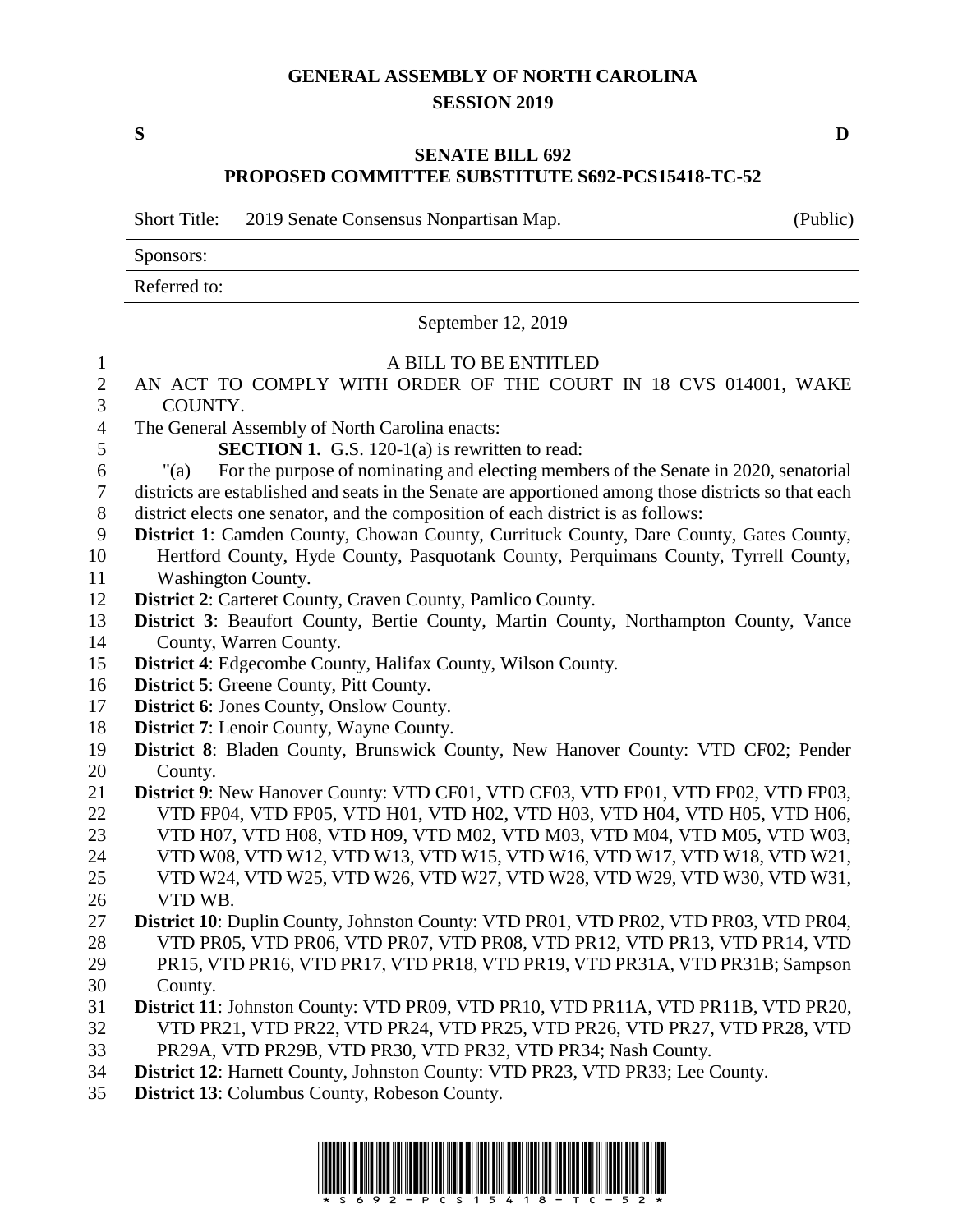## **General Assembly Of North Carolina Session 2019**

| 1              | <b>District 14:</b> Wake County: VTD 01-01, VTD 01-07, VTD 01-09, VTD 01-13, VTD 01-14, VTD                                |
|----------------|----------------------------------------------------------------------------------------------------------------------------|
| $\overline{2}$ | 01-19, VTD 01-20, VTD 01-21, VTD 01-22, VTD 01-23, VTD 01-25, VTD 01-26, VTD                                               |
| 3              | 01-27, VTD 01-28, VTD 01-31, VTD 01-34, VTD 01-35, VTD 01-40, VTD 01-41, VTD                                               |
| $\overline{4}$ | 01-48, VTD 01-50, VTD 15-01, VTD 15-02, VTD 15-04, VTD 16-01, VTD 16-02, VTD                                               |
| 5              | 16-03, VTD 16-04, VTD 16-05, VTD 16-06, VTD 16-07, VTD 16-08, VTD 16-09, VTD                                               |
| 6              | 17-03, VTD 17-07, VTD 17-09, VTD 18-01, VTD 18-04, VTD 18-06.                                                              |
| $\overline{7}$ | <b>District 15:</b> Wake County: VTD 01-03, VTD 01-04, VTD 01-05, VTD 01-06, VTD 01-10, VTD                                |
| 8              | 01-11, VTD 01-12, VTD 01-15, VTD 01-17, VTD 01-18, VTD 01-30, VTD 01-36, VTD                                               |
| 9              | 01-37, VTD 01-38, VTD 01-39, VTD 01-42, VTD 01-43, VTD 01-44, VTD 01-45, VTD                                               |
| 10             | 01-46, VTD 01-47, VTD 01-51, VTD 02-01, VTD 02-02, VTD 02-03, VTD 02-04, VTD                                               |
| 11             | 02-05, VTD 02-06, VTD 07-03, VTD 07-04, VTD 07-05, VTD 07-06, VTD 07-11, VTD                                               |
| 12             | 07-13, VTD 08-04, VTD 08-07, VTD 08-08, VTD 13-01, VTD 13-02, VTD 13-05, VTD                                               |
| 13             | 13-06, VTD 13-07, VTD 13-08, VTD 13-09, VTD 13-10, VTD 13-11, VTD 14-01, VTD                                               |
| 14             | 14-02, VTD 17-01, VTD 17-05, VTD 17-10, VTD 17-11.                                                                         |
| 15             | <b>District 16:</b> Wake County: VTD 01-02, VTD 01-16, VTD 01-29, VTD 01-32, VTD 01-33, VTD                                |
| 16             | 01-49, VTD 04-01, VTD 04-02, VTD 04-03, VTD 04-04, VTD 04-05, VTD 04-06, VTD                                               |
| 17             | 04-08, VTD 04-09, VTD 04-11, VTD 04-12, VTD 04-17, VTD 04-18, VTD 04-20, VTD                                               |
| 18             | 04-21, VTD 05-01, VTD 05-03, VTD 05-04, VTD 05-05, VTD 05-06, VTD 07-01, VTD                                               |
| 19             | 07-02, VTD 07-07, VTD 07-09, VTD 07-10, VTD 07-12, VTD 08-02, VTD 08-03, VTD                                               |
| 20             | 08-05, VTD 08-06, VTD 08-09, VTD 08-10, VTD 08-11, VTD 11-01, VTD 11-02, VTD                                               |
| 21             | 18-03, VTD 18-08.                                                                                                          |
| 22             | <b>District 17:</b> Wake County: VTD 03-00, VTD 04-07, VTD 04-10, VTD 04-13, VTD 04-14, VTD                                |
| 23             | 04-15, VTD 04-16, VTD 04-19, VTD 06-01, VTD 06-04, VTD 06-05, VTD 06-06, VTD                                               |
| 24             | 06-07, VTD 12-01, VTD 12-02, VTD 12-04, VTD 12-05, VTD 12-06, VTD 12-07, VTD                                               |
| 25             | 12-08, VTD 12-09, VTD 15-03, VTD 18-02, VTD 18-05, VTD 18-07, VTD 20-01, VTD                                               |
| 26             | 20-02, VTD 20-03, VTD 20-04, VTD 20-05, VTD 20-06, VTD 20-08, VTD 20-09, VTD                                               |
| 27             | 20-10, VTD 20-11, VTD 20-12.                                                                                               |
| 28             | District 18: Franklin County, Wake County: VTD 09-01, VTD 09-02, VTD 09-03, VTD 10-01,                                     |
| 29             | VTD 10-02, VTD 10-03, VTD 10-04, VTD 17-02, VTD 17-04, VTD 17-06, VTD 17-08,                                               |
| 30             | VTD 19-03, VTD 19-04, VTD 19-05, VTD 19-06, VTD 19-07, VTD 19-09, VTD 19-10,                                               |
| 31<br>32       | VTD 19-11, VTD 19-12, VTD 19-16, VTD 19-17.<br>District 19: Cumberland County: VTD AH49, VTD AL51, VTD CC01, VTD CC04, VTD |
| 33             | CC05, VTD CC06, VTD CC07, VTD CC08, VTD CC10, VTD CC12, VTD CC13, VTD                                                      |
| 34             | CC14, VTD CC15, VTD CC18, VTD CC19, VTD CC21, VTD CC24, VTD CC26, VTD                                                      |
| 35             | CC29, VTD CC31, VTD CC34, VTD CU02, VTD EO61-1, VTD EO61-2, VTD G1, VTD                                                    |
| 36             | G10, VTD G3, VTD G4, VTD G6, VTD G7, VTD G8, VTD G9, VTD LI65, VTD SH77.                                                   |
| 37             | <b>District 20:</b> Durham County: VTD 05, VTD 06, VTD 07, VTD 08, VTD 09, VTD 10, VTD 12,                                 |
| 38             | VTD 13, VTD 14, VTD 15, VTD 16, VTD 17, VTD 18, VTD 19, VTD 20, VTD 27, VTD                                                |
| 39             | 30-1, VTD 30-2, VTD 31, VTD 32, VTD 33, VTD 34, VTD 35, VTD 36, VTD 38, VTD 39,                                            |
| 40             | VTD 40, VTD 41, VTD 42, VTD 43, VTD 47, VTD 48, VTD 51, VTD 52, VTD 53-1, VTD                                              |
| 41             | 53-2, VTD 54, VTD 55.                                                                                                      |
| 42             | District 21: Cumberland County: VTD CC03, VTD CC16, VTD CC17, VTD CC25, VTD CC27,                                          |
| 43             | VTD CC32, VTD CC33, VTD CL57, VTD G11, VTD G2, VTD G5, VTD LR63, VTD                                                       |
| 44             | MB62, VTD MR02; Hoke County.                                                                                               |
| 45             | <b>District 22:</b> Durham County: VTD 01, VTD 02, VTD 03, VTD 04, VTD 21, VTD 22, VTD 23,                                 |
| 46             | VTD 24, VTD 25, VTD 26, VTD 28, VTD 29, VTD 37, VTD 44, VTD 45, VTD 46, VTD                                                |
| 47             | 50; Granville County, Person County.                                                                                       |
| 48             | <b>District 23:</b> Chatham County, Orange County.                                                                         |
| 49             | District 24: Alamance County, Guilford County: VTD GIB, VTD GR, VTD JEF1, VTD JEF2,                                        |
| 50             | VTD JEF3, VTD JEF4, VTD NCLAY1, VTD NCLAY2, VTD NMAD, VTD NWASH, VTD                                                       |
| 51             | RC1, VTD RC2, VTD SCLAY, VTD SMAD, VTD SWASH.                                                                              |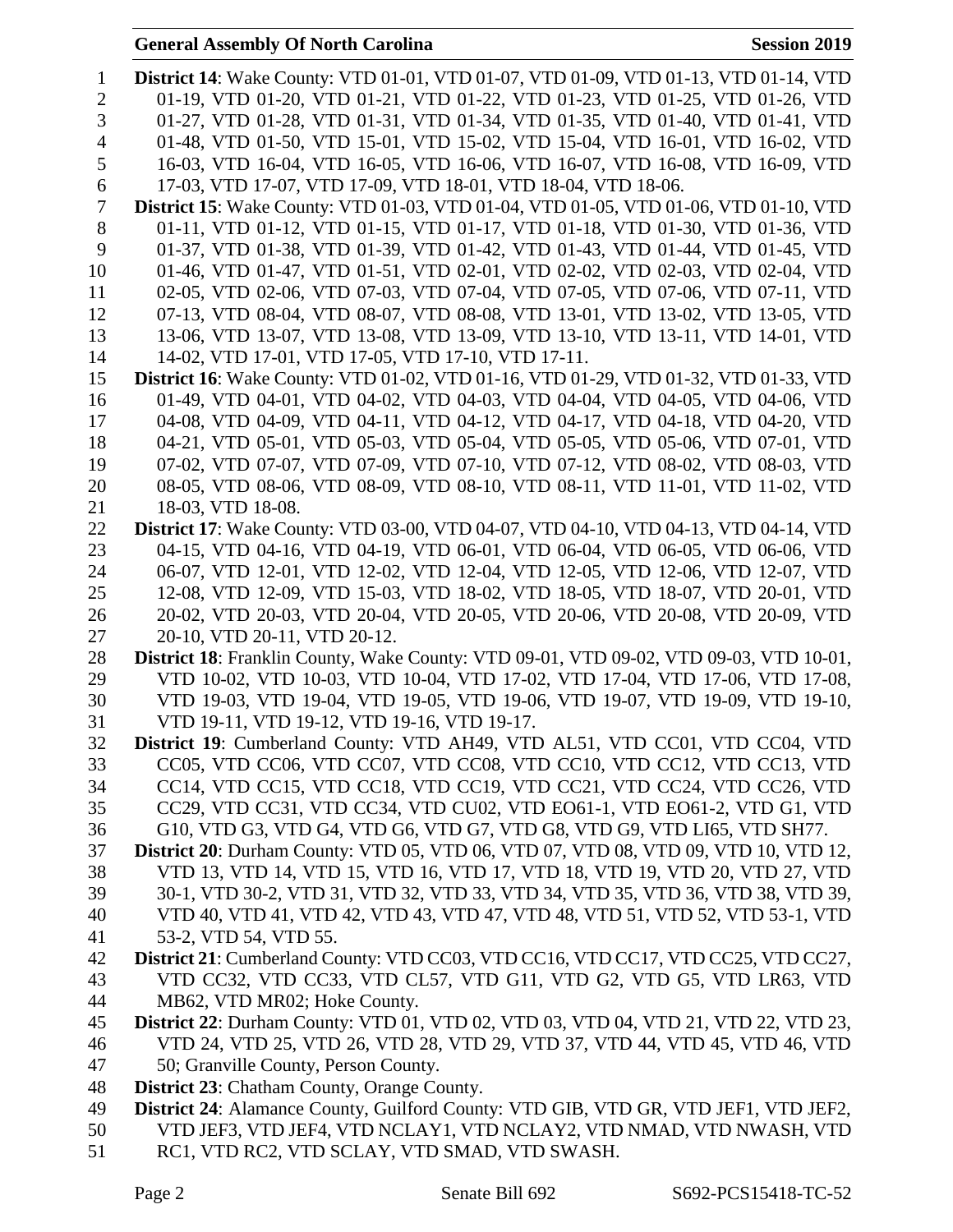| $\mathbf{1}$   | <b>District 25:</b> Anson County, Moore County, Richmond County, Scotland County.          |
|----------------|--------------------------------------------------------------------------------------------|
| $\overline{2}$ | District 26: Guilford County: VTD H01, VTD H02, VTD H03, VTD H04, VTD H05, VTD H06,        |
| 3              | VTD H07, VTD H08, VTD H12, VTD H13, VTD H17, VTD JAM1, VTD JAM5, VTD                       |
| $\overline{4}$ | SUM4; Randolph County.                                                                     |
| 5              | District 27: Guilford County: VTD CG1, VTD CG2, VTD CG3B, VTD FEN1, VTD FEN2,              |
| 6              | VTD FR1, VTD FR2, VTD FR3, VTD FR4, VTD FR5, VTD G40A2, VTD G41, VTD G42,                  |
| 7              | VTD G43, VTD G62, VTD G63, VTD G64, VTD G65, VTD G66, VTD H09, VTD H10,                    |
| 8              | VTD H11, VTD H14, VTD H15, VTD H16, VTD H18, VTD H19A, VTD H19B, VTD H20A,                 |
| 9              | VTD H20B, VTD H21, VTD H22, VTD H23, VTD H24, VTD H25, VTD H26, VTD H27,                   |
| 10             | VTD HP, VTD JAM2, VTD JAM3, VTD JAM4, VTD MON1, VTD MON2, VTD MON3,                        |
| 11             | VTD NCGR1, VTD NCGR2, VTD NDRI, VTD OR1, VTD OR2, VTD PG1, VTD PG2,                        |
| 12             | VTD SDRI, VTD SF1, VTD SF2, VTD SF3, VTD SF4, VTD STOK, VTD SUM1, VTD                      |
| 13             | SUM2, VTD SUM3.                                                                            |
| 14             | District 28: Guilford County: VTD CG3A, VTD G01, VTD G02, VTD G03, VTD G04, VTD            |
| 15             | G05, VTD G06, VTD G07, VTD G08, VTD G09, VTD G10, VTD G11, VTD G12, VTD                    |
| 16             | G13, VTD G14, VTD G15, VTD G16, VTD G17, VTD G18, VTD G19, VTD G20, VTD                    |
| 17             | G21, VTD G22, VTD G23, VTD G24, VTD G25, VTD G26, VTD G27, VTD G28, VTD                    |
| 18             | G29, VTD G30, VTD G31, VTD G32, VTD G33, VTD G34, VTD G35, VTD G36, VTD                    |
| 19             | G37, VTD G38, VTD G39, VTD G40A1, VTD G40B, VTD G44, VTD G45, VTD G46, VTD                 |
| 20             | G47, VTD G48, VTD G49, VTD G50, VTD G51, VTD G52, VTD G53, VTD G54, VTD                    |
| 21             | G55, VTD G56, VTD G57, VTD G58, VTD G59, VTD G60, VTD G61, VTD G67, VTD                    |
| 22             | G68, VTD G69, VTD G70, VTD G71, VTD G72, VTD G73, VTD G74, VTD G75.                        |
| 23             | <b>District 29:</b> Davidson County, Montgomery County.                                    |
| 24             | District 30: Caswell County, Rockingham County, Stokes County, Surry County: VTD 10, VTD   |
| 25             | 12, VTD 13, VTD 14, VTD 15, VTD 16, VTD 17, VTD 19, VTD 20, VTD 21, VTD 23, VTD            |
| 26             | 27, VTD 28, VTD 33.                                                                        |
| 27             | District 31: Davie County, Forsyth County: VTD 011, VTD 012, VTD 013, VTD 014, VTD         |
| 28             | 015, VTD 021, VTD 042, VTD 043, VTD 052, VTD 053, VTD 054, VTD 061, VTD 062,               |
| 29             | VTD 063, VTD 064, VTD 065, VTD 066, VTD 067, VTD 068, VTD 081, VTD 082, VTD                |
| 30             | 083, VTD 111, VTD 112, VTD 122, VTD 305, VTD 401, VTD 405, VTD 501, VTD 502,               |
| 31             | VTD 503, VTD 504, VTD 505, VTD 506, VTD 507, VTD 602, VTD 605, VTD 606.                    |
| 32             | <b>District 32</b> : Forsyth County: VTD 031, VTD 032, VTD 033, VTD 034, VTD 051, VTD 055, |
| 33             | VTD 071, VTD 072, VTD 073, VTD 074, VTD 075, VTD 091, VTD 092, VTD 101, VTD                |
| 34             | 123, VTD 131, VTD 132, VTD 133, VTD 201, VTD 203, VTD 204, VTD 205, VTD 206,               |
| 35             | VTD 207, VTD 301, VTD 302, VTD 303, VTD 304, VTD 306, VTD 402, VTD 403, VTD                |
| 36             | 404, VTD 601, VTD 603, VTD 604, VTD 607, VTD 701, VTD 702, VTD 703, VTD 704,               |
| 37             | VTD 705, VTD 706, VTD 707, VTD 708, VTD 709, VTD 801, VTD 802, VTD 803, VTD                |
| 38             | 804, VTD 805, VTD 806, VTD 807, VTD 808, VTD 809, VTD 901, VTD 902, VTD 903,               |
| 39             | VTD 904, VTD 905, VTD 906, VTD 907, VTD 908, VTD 909.                                      |
| 40             | <b>District 33: Rowan County, Stanly County.</b>                                           |
| 41             | District 34: Iredell County, Yadkin County.                                                |
| 42             | District 35: Union County: VTD 001, VTD 002, VTD 003, VTD 004, VTD 005, VTD 006, VTD       |
| 43             | 007, VTD 008, VTD 009, VTD 010, VTD 011, VTD 013, VTD 014, VTD 015, VTD 016,               |
| 44             | VTD 017A, VTD 017B, VTD 018, VTD 019, VTD 020A, VTD 020B, VTD 021, VTD 022,                |
| 45             | VTD 023, VTD 024, VTD 025, VTD 026, VTD 027, VTD 028, VTD 029A, VTD 029B, VTD              |
| 46             | 029C, VTD 030, VTD 031, VTD 033, VTD 034, VTD 036, VTD 037A, VTD 038A, VTD                 |
| 47             | 038B, VTD 039, VTD 040, VTD 041, VTD 042, VTD 043.                                         |
| 48             | District 36: Cabarrus County, Union County: VTD 012, VTD 032, VTD 035, VTD 037B.           |
| 49             | District 37: Mecklenburg County: VTD 001, VTD 002, VTD 007, VTD 017, VTD 018, VTD          |
| 50             | 019, VTD 032, VTD 034, VTD 035, VTD 036, VTD 046, VTD 047, VTD 048, VTD 049,               |
| 51             | VTD 063, VTD 064, VTD 065, VTD 066, VTD 067, VTD 068, VTD 069, VTD 070, VTD                |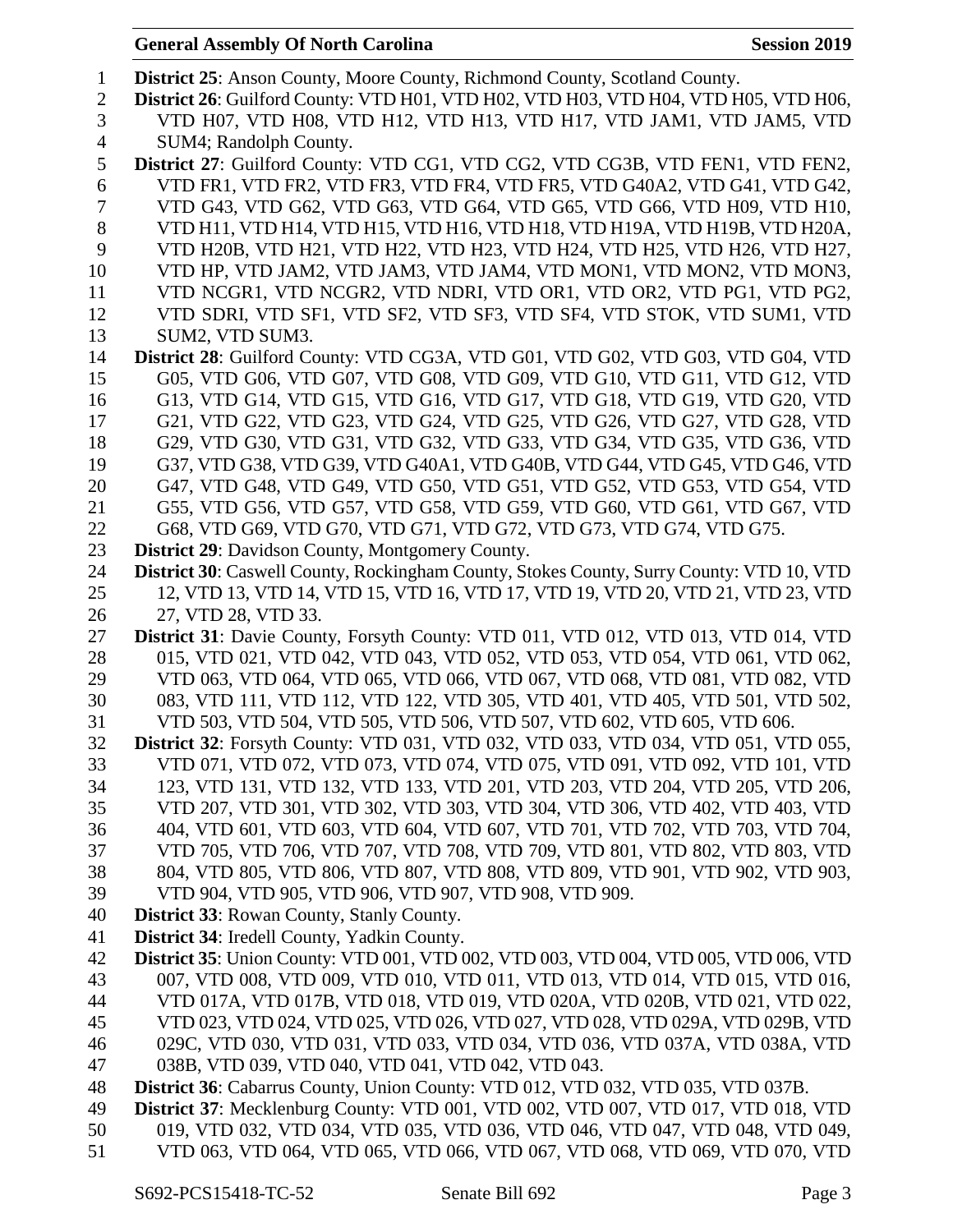|                | <b>General Assembly Of North Carolina</b><br><b>Session 2019</b>                                                      |
|----------------|-----------------------------------------------------------------------------------------------------------------------|
| $\mathbf{1}$   | 071, VTD 072, VTD 073, VTD 075, VTD 085, VTD 086, VTD 090, VTD 091, VTD 092,                                          |
| $\mathbf{2}$   | VTD 093, VTD 096, VTD 099, VTD 100, VTD 101, VTD 102, VTD 103, VTD 106, VTD                                           |
| 3              | 109, VTD 110, VTD 111, VTD 112, VTD 113, VTD 117, VTD 118, VTD 119, VTD 121,                                          |
| $\overline{4}$ | VTD 125, VTD 131, VTD 136, VTD 215, VTD 216, VTD 217, VTD 218, VTD 233.                                               |
| 5              | District 38: Mecklenburg County: VTD 008, VTD 009, VTD 010, VTD 011, VTD 012, VTD                                     |
| 6              | 013, VTD 014, VTD 015, VTD 016, VTD 020, VTD 021, VTD 022, VTD 023, VTD 024,                                          |
| 7              | VTD 025, VTD 026, VTD 027, VTD 030, VTD 031, VTD 038, VTD 039, VTD 040, VTD                                           |
| 8              | 041, VTD 051, VTD 052, VTD 053, VTD 054, VTD 055, VTD 056, VTD 079, VTD 107.1,                                        |
| 9              | VTD 126, VTD 135, VTD 141, VTD 146, VTD 200, VTD 212, VTD 213, VTD 237.                                               |
| 10             | District 39: Mecklenburg County: VTD 037, VTD 050, VTD 057, VTD 058, VTD 059, VTD                                     |
| 11             | 074, VTD 076, VTD 077, VTD 078.1, VTD 087, VTD 088, VTD 097, VTD 098, VTD 114,                                        |
| 12             | VTD 120, VTD 122, VTD 129, VTD 137, VTD 138, VTD 139.1, VTD 140, VTD 144, VTD                                         |
| 13             | 147, VTD 148, VTD 225, VTD 226, VTD 227, VTD 228, VTD 229, VTD 230, VTD 231,                                          |
| 14             | VTD 232, VTD 243.                                                                                                     |
| 15             | District 40: Mecklenburg County: VTD 003, VTD 004, VTD 005, VTD 006, VTD 028, VTD                                     |
| 16             | 029, VTD 033, VTD 042, VTD 043, VTD 044, VTD 045, VTD 060, VTD 061, VTD 062,                                          |
| 17             | VTD 082, VTD 083, VTD 084, VTD 094, VTD 095, VTD 104, VTD 105, VTD 108, VTD                                           |
| 18             | 115, VTD 116, VTD 123, VTD 124, VTD 130, VTD 132, VTD 149, VTD 201, VTD 203,                                          |
| 19             | VTD 204.1, VTD 205, VTD 219, VTD 220, VTD 221, VTD 234, VTD 235, VTD 236.                                             |
| 20             | District 41: Mecklenburg County: VTD 080, VTD 081, VTD 089, VTD 127, VTD 128, VTD                                     |
| 21             | 133, VTD 134, VTD 142, VTD 143, VTD 145, VTD 150, VTD 151, VTD 202, VTD 206,                                          |
| 22             | VTD 207, VTD 208, VTD 209, VTD 210, VTD 211, VTD 214, VTD 222, VTD 223.1, VTD                                         |
| 23             | 224, VTD 238.1, VTD 239, VTD 240, VTD 241, VTD 242.                                                                   |
| 24             | <b>District 42:</b> Alexander County, Catawba County.                                                                 |
| 25             | <b>District 43:</b> Gaston County: VTD 01, VTD 02, VTD 03, VTD 04, VTD 05, VTD 06, VTD 07,                            |
| 26             | VTD 08, VTD 09, VTD 10, VTD 11, VTD 12, VTD 13, VTD 14, VTD 15, VTD 16, VTD                                           |
| 27             | 17, VTD 18, VTD 19, VTD 20, VTD 21, VTD 22, VTD 23, VTD 24, VTD 25, VTD 26, VTD                                       |
| 28             | 27, VTD 28, VTD 29, VTD 30, VTD 31, VTD 32, VTD 33, VTD 34, VTD 35, VTD 36, VTD                                       |
| 29             | 37, VTD 38, VTD 39, VTD 40, VTD 41, VTD 44, VTD 45, VTD 46.                                                           |
| 30             | District 44: Cleveland County, Gaston County: VTD 42, VTD 43; Lincoln County.                                         |
| 31             | District 45: Alleghany County, Ashe County, Surry County: VTD 01, VTD 02, VTD 03, VTD                                 |
| 32             | 04, VTD 05, VTD 06, VTD 07, VTD 08, VTD 09, VTD 11, VTD 18, VTD 22, VTD 24, VTD                                       |
| 33             | 25, VTD 26; Watauga County, Wilkes County.                                                                            |
| 34             | District 46: Avery County, Burke County, Caldwell County.                                                             |
| 35             | District 47: Madison County, McDowell County, Mitchell County, Polk County, Rutherford                                |
| 36<br>37       | County, Yancey County.<br><b>District 48:</b> Buncombe County: VTD 107.1, VTD 32.1, VTD 33.2, VTD 33.3, VTD 34.1, VTD |
| 38             | 35.1, VTD 36.1, VTD 37.1, VTD 38.2, VTD 38.3, VTD 39.1, VTD 50.1, VTD 64.1, VTD                                       |
| 39             | 65.1, VTD 66.1; Henderson County, Transylvania County.                                                                |
| 40             | <b>District 49:</b> Buncombe County: VTD 01.1, VTD 02.1, VTD 03.1, VTD 04.1, VTD 05.1, VTD                            |
| 41             | 06.1, VTD 07.1, VTD 09.1, VTD 10.1, VTD 100.1, VTD 101.1, VTD 102.1, VTD 103.1,                                       |
| 42             | VTD 104.1, VTD 105.1, VTD 106.1, VTD 11.1, VTD 12.1, VTD 13.1, VTD 14.2, VTD 15.1,                                    |
| 43             | VTD 17.1, VTD 19.1, VTD 20.1, VTD 24.1, VTD 25.1, VTD 26.1, VTD 28.1, VTD 30.1,                                       |
| 44             | VTD 31.1, VTD 41.1, VTD 44.1, VTD 45.1, VTD 46.1, VTD 47.1, VTD 48.1, VTD 49.1,                                       |
| 45             | VTD 52.1, VTD 53.1, VTD 55.1, VTD 57.1, VTD 58.1, VTD 59.1, VTD 60.2, VTD 61.1,                                       |
| 46             | VTD 62.1, VTD 63.1, VTD 67.1, VTD 68.1, VTD 69.1, VTD 70.1, VTD 71.1.                                                 |
| 47             | <b>District 50:</b> Cherokee County, Clay County, Graham County, Haywood County, Jackson                              |
| 48             | County, Macon County, Swain County."                                                                                  |
| 49             | <b>SECTION 2.</b> The plan adopted by Section 1 of this act is effective for the elections                            |
| 50             | for the year 2020 unless the North Carolina appellate courts reverse or stay the decision of the                      |
| 51             | Wake County Superior Court in 18 CVS 014001 holding unconstitutional G.S. 120-1(a) as it                              |